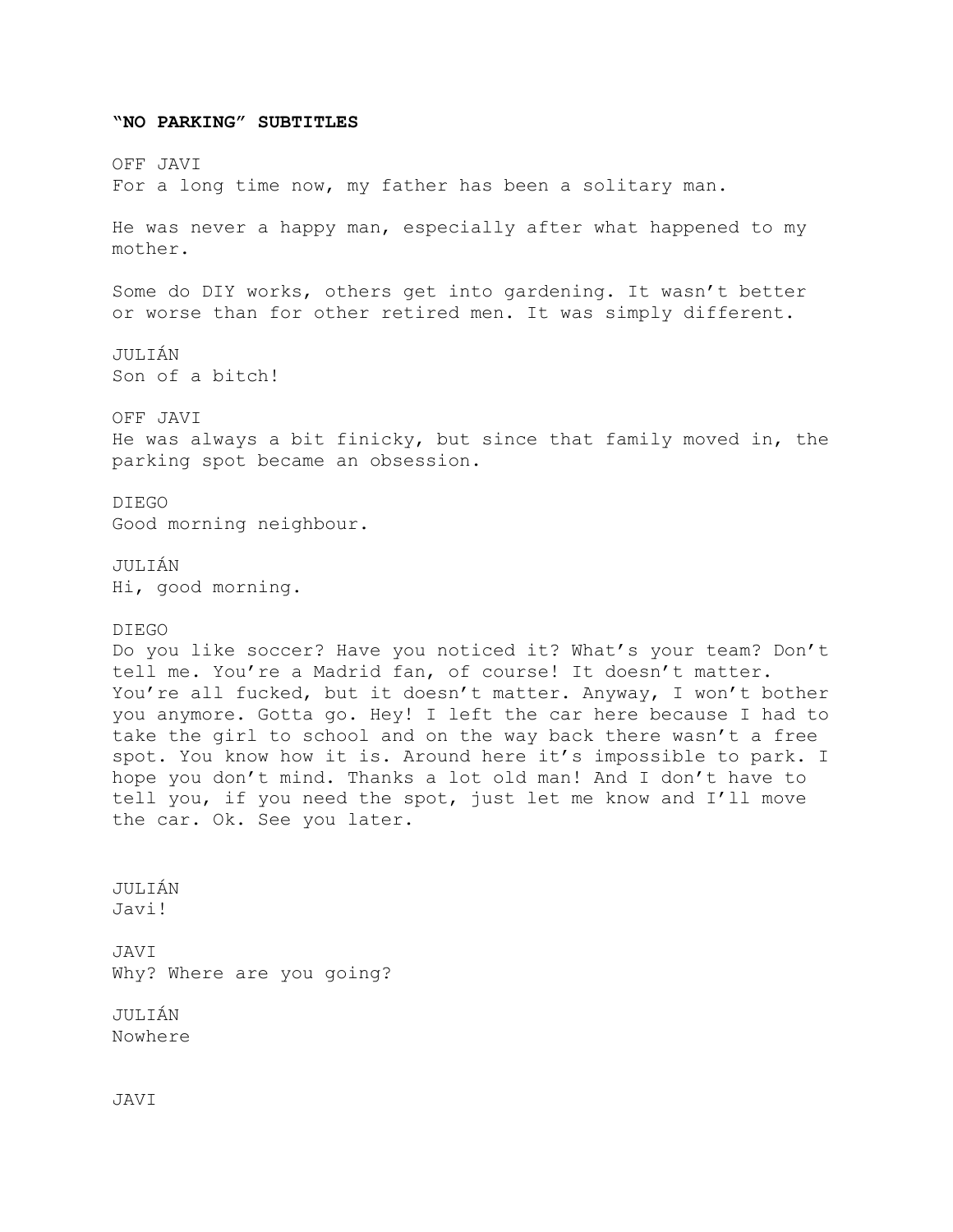Then, what? JULIÁN Just do as I say! DIEGO Very pretty! Did you make it? HIJA Yes, so you can put it in the car. DIEGO Good evening neighbour! JULIÁN You fucking son of a bitch! DIEGO Till tomorrow, Julián! OFF DIEGO Fucking hell! DIEGO Can you believe it, Julián! Sons of bitches! JULIÁN Eh... good morning DIEGO Excuse me, good morning. Some bastard has fucked up my car's side-view mirror! JULIÁN This is too much. A person can't even park in front of their house anymore. DIEGO Too true! I tell you what, if I find the one who did this, he's completely fucked! JULIÁN I never have that problem because I have my own parking spot.

DIEGO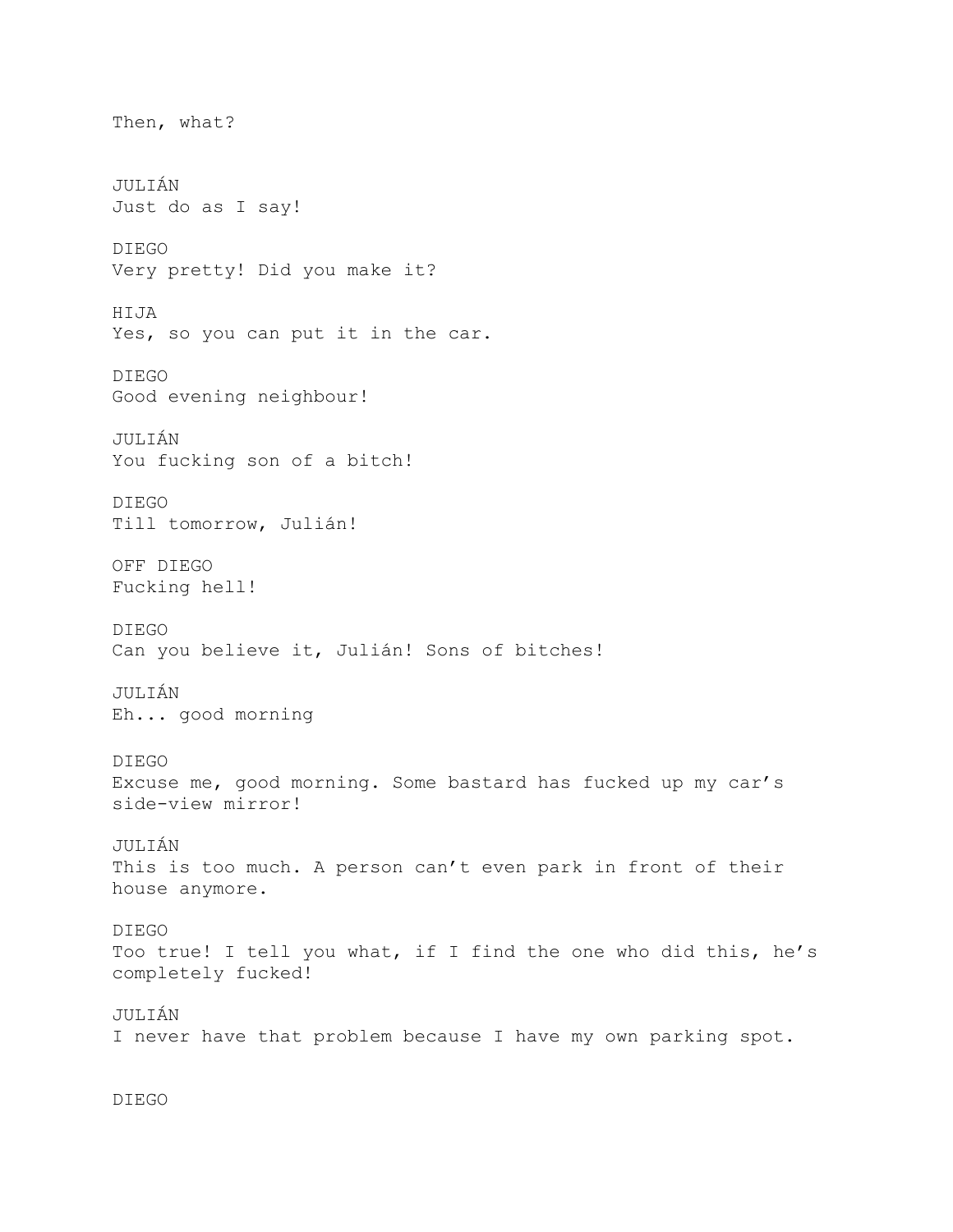You were right to get one. This place is full of wankers. What was I gonna say? You haven't seen anything, right? HIJA Dad! DIEGO Sorry, I have to go. HIJA What's happened, dad? DIEGO Some idiot has fucked our car's side mirror. DIEGO Good evening, neighbour. JULIÁN Good evening. DIEGO Did you see anything? Do you mind if I leave the car here? It's just that I'm here with my girl. JULIÁN Look, someone is leaving there. DIEGO OK. Cheers. I'll go move it. JULIÁN Hey! Be careful, there are a lot of wankers around here! DIEGO That old man is such a bastard! HIJA What's going on dad? DIEGO Nothing darling. Let's go. JULIÁN Fuck it!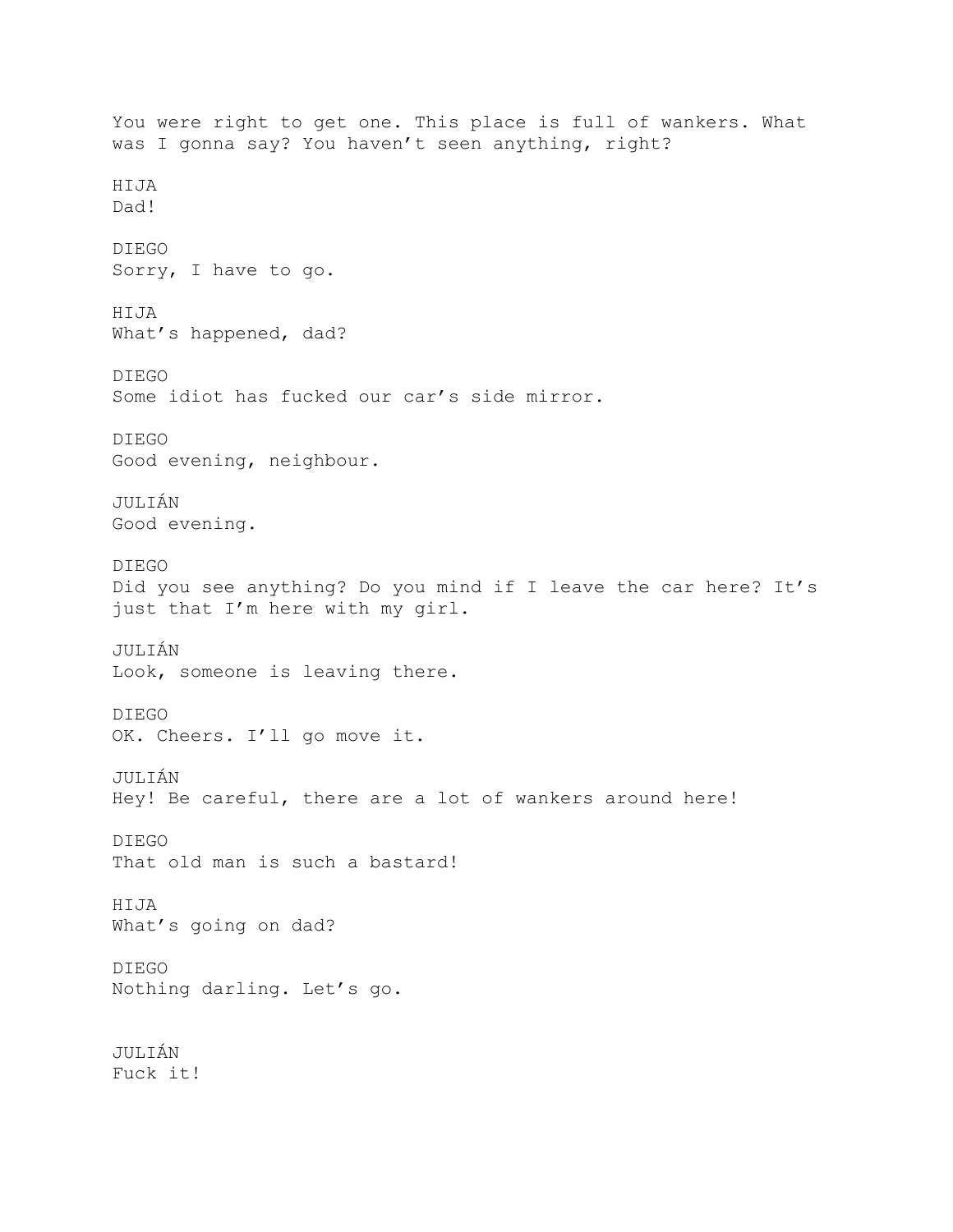JAVI Dad, please, talk to him, will you? JULIÁN Me? Talk to him? JAVI Yes. JULIÁN Forget about it, you hear me? I don't want to talk about this, especially today that is your mother's birthday. JAVI Fine. Well, I'm gonna talk to him. Is that OK? I'll go. JULIÁN No way! I've already told you I'll take care of it. Is that understood? JAVI Are you gonna talk to him? JULIÁN Yes. JAVI Ok. Well then do it tomorrow when you are no longer this pissed off. JULIÁN All right! JAVI Jesus, dad, I really think you are getting too obsessed with this whole thing. And I don't want you behaving like a madman and threatening the poor man or something similar. DIEGO Hey, Julián, good evening! JULIÁN The fuck it is! You better hurry and get this car out of here! DIEGO And what if I don't? You gonna fuck up another side-view mirror?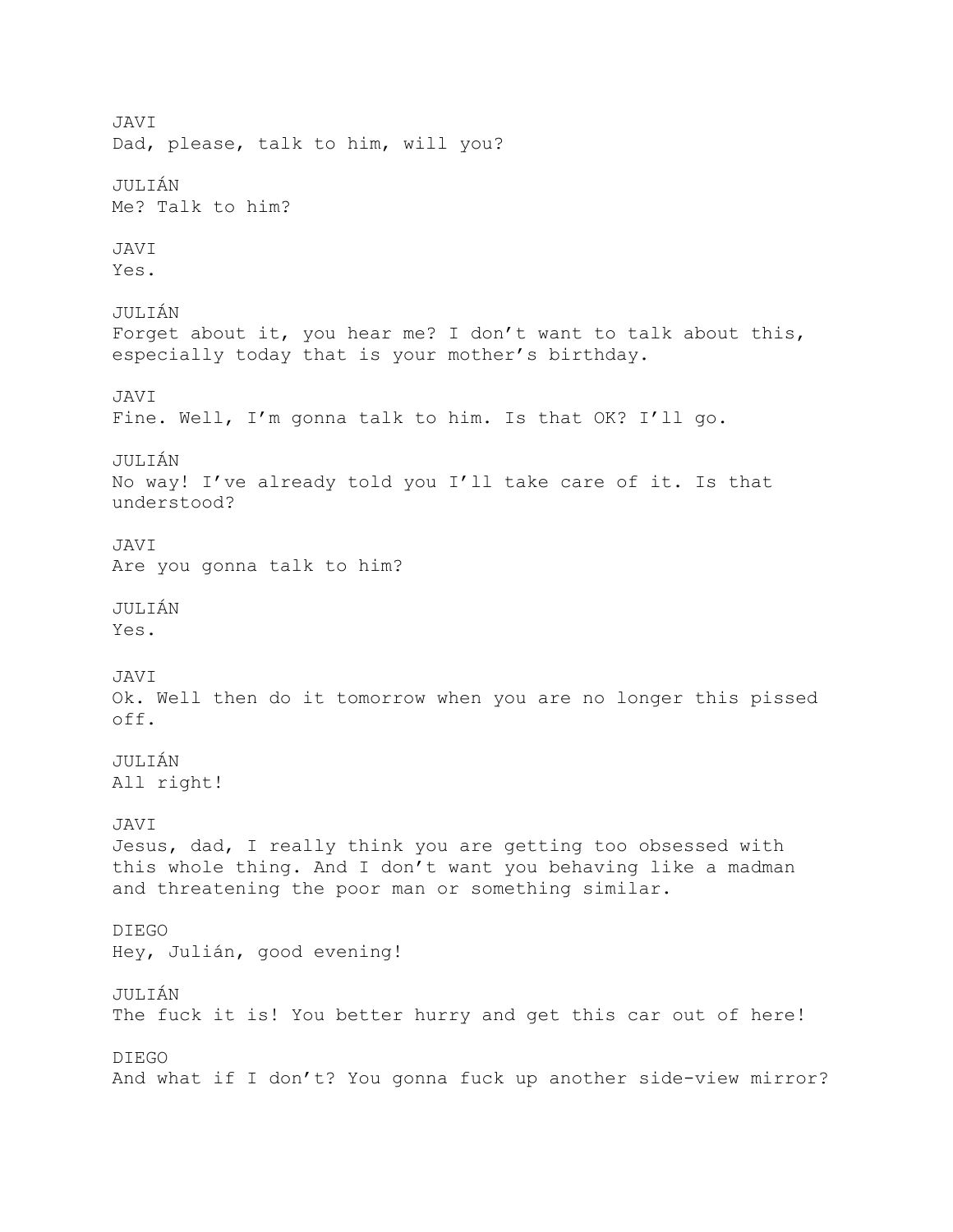JULIÁN Look. I don't pay religiously every year to have this parking spot for a fucking policeman to come and park in it! DIEGO Hey, old man, have some respect! JULIÁN I just fucking told you to move the car from here! DIEGO And what if I don't? JULIÁN I'll only say one thing. If when I come down tomorrow I see your car there, I'm calling the tow truck to take it away. DIEGO Call them! Let's see what happens. Call them! JULIÁN Well maybe tomorrow something might happen to your little car. DIEGO Are you threatening me? MUJER Diego, please! Stop acting like an idiot and get the car out of there! DIEGO But that he just took a piss! MUJER Diego! DIEGO But the old man just pissed in the car like a fucking dog! MUJER Are you gonna lower yourself to his level? JULIÁN See you later, you wimp! DIEGO What are you doing, you son of a bitch?